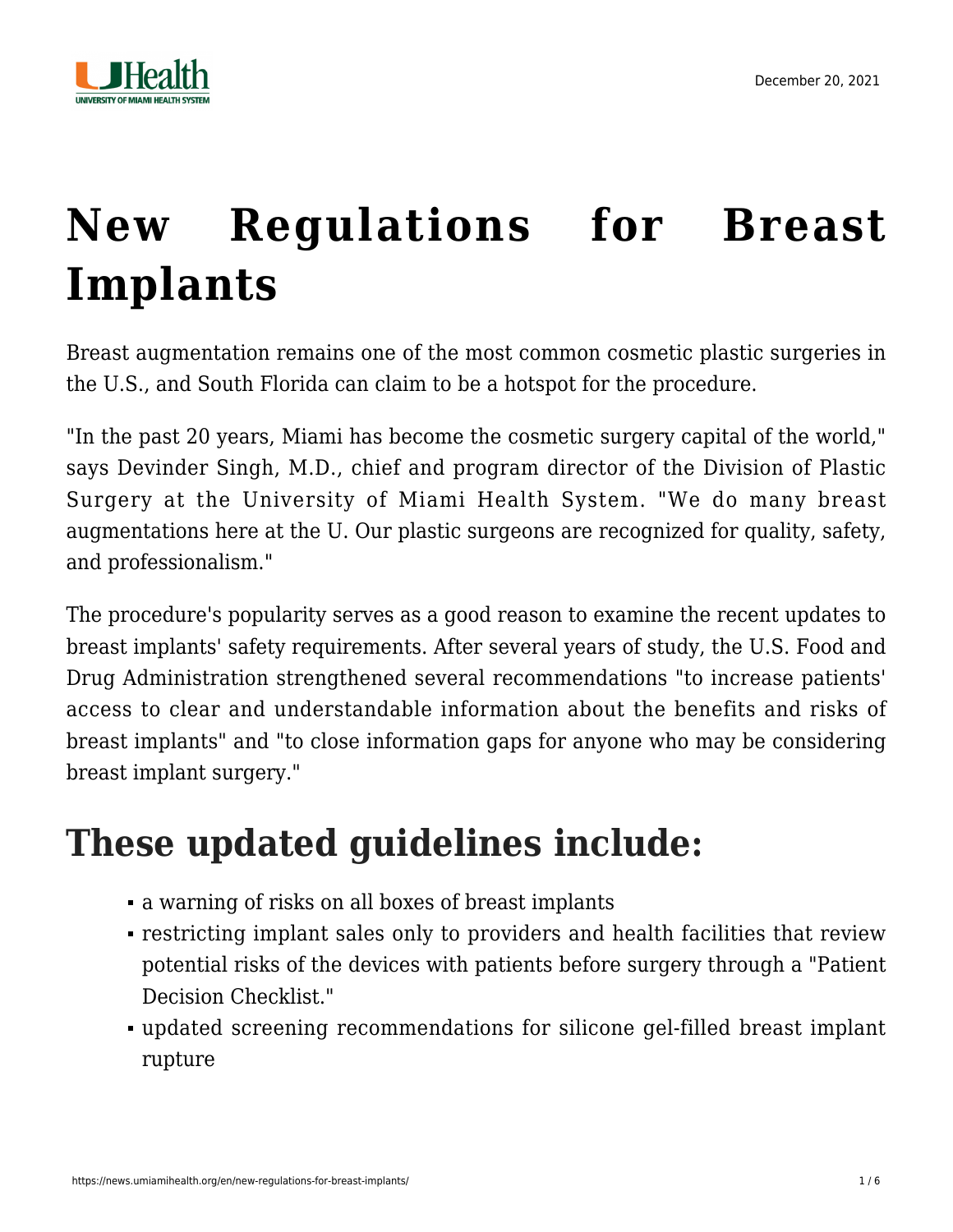

- a device description with a list of specific materials used in the implant device
- a patient device card

The new guidelines are not unexpected, as the safety of breast implants has been a topic of medical and popular discussion for decades. As far back as the early 1990s, stories about Breast Implant Illness (BII) began making the round of headline news. Reports revealed that BII was marked by several symptoms, such as fatigue, memory loss, and joint pain. As a result of these stories, some women chose to remove their implants. In addition, hundreds of lawsuits were filed against Dow Corning for health issues linked to ruptured silicone gel implants, and the company would eventually file for bankruptcy.

## **Concern for patients' health prompted the FDA to call for a voluntary moratorium on the use of silicone gel breast implants in January 1992.**

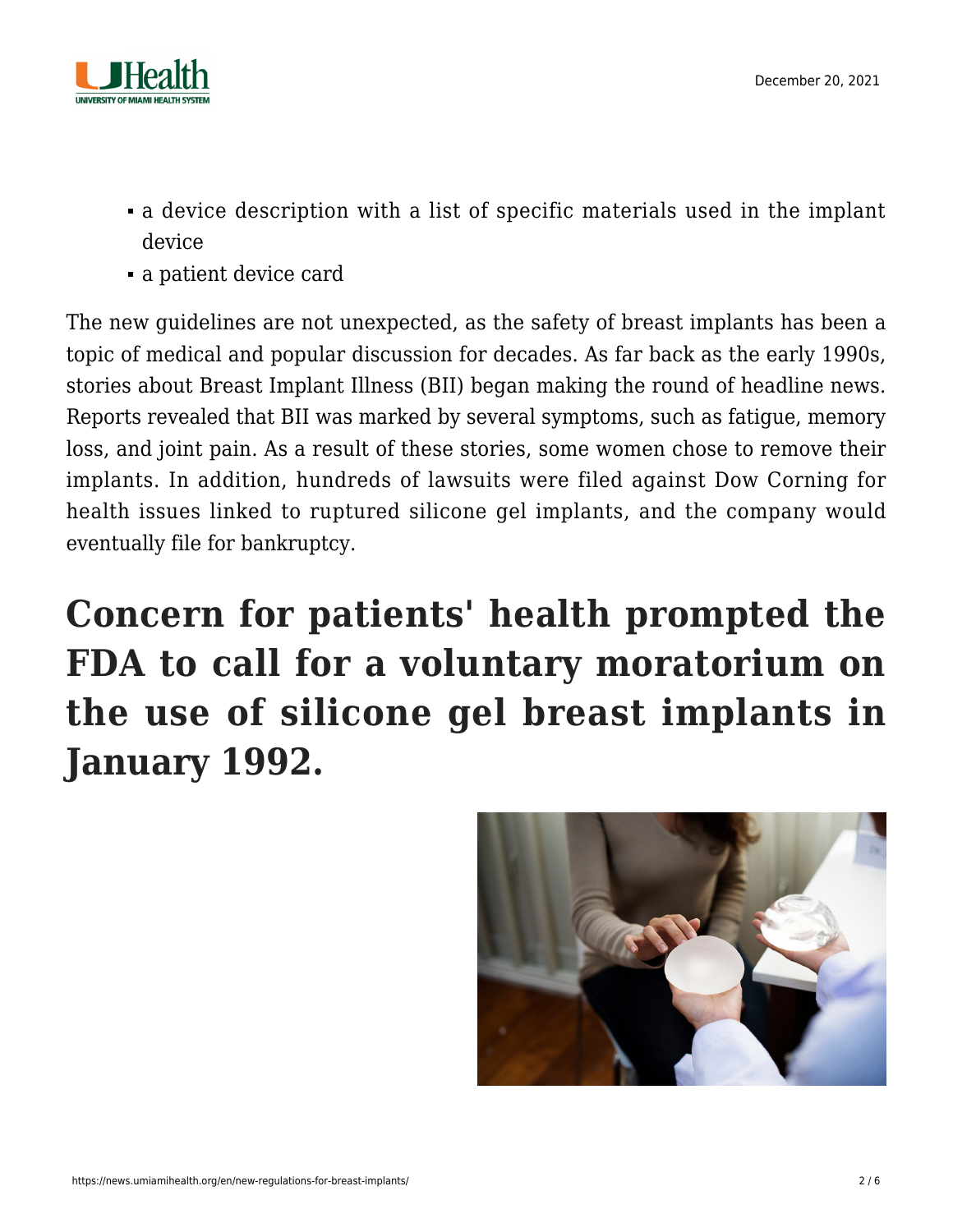

In April of the same year, the agency further advised that silicone breast implants be allowed for medical reasons, including post-mastectomy reconstruction in breast cancer patients.

To this day, BII isn't officially recognized as a condition. In 1999, the Institute of Medicine published a study that said there was no evidence that the implants caused these problems. In 2006, after carefully weighing the evidence, the FDA lifted the restrictions on silicone implants. Two years later, breast augmentation became the most popular cosmetic surgery in the country.

"Breast implants remain very, very safe in comparison to other medical devices," Dr. Singh points out. "But there's a persistent belief in breast cancer illness, despite the scientific evidence proving that they are safe. Why else would the FDA allow us to use them in cancer patients, especially during their own moratorium on cosmetic implantation? It didn't make any sense to ban implants in cosmetic patients but not cancer patients."

All this "noise and chatter" about breast augmentation surgery makes it "a very loaded topic," he adds. For example, it's not unusual for patients to request exchanging implants because they believe pseudo-scientific information they've read online or on social media about implants' lifespan or risks.

"There's this myth on the internet that implants must be changed every 10 years," he says. "Not true. If ain't broke, you don't have to fix it."

Implants can last as long as 20 or 30 years. However, he adds, patients should not expect the devices to last a lifetime. What's more, a patient's own personal aesthetics may change over time. Some may want a replacement for a larger — or smaller — cup size.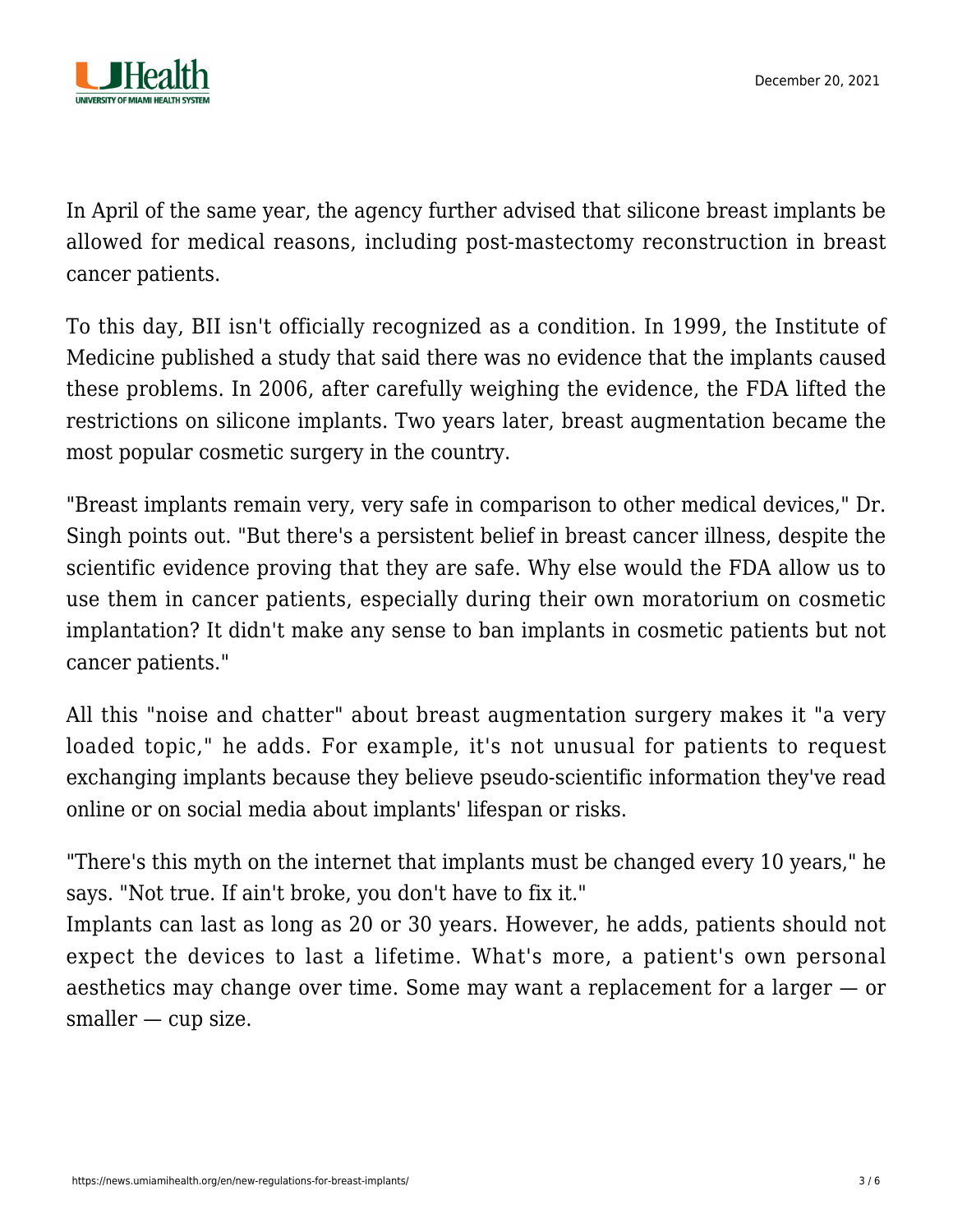

### **Much has changed since the FDA moratorium.**

Surgeons now use fifth-generation silicone gel implants. Implants contain a cohesive silicone gel, not a liquid or oil. If the implant shell breaks, the gel doesn't go anywhere.

Dr. Singh says patients should also take into account that certain complications can result over the lifetime of an implant which might require additional surgeries. One is capsular contracture, which causes scar tissue to tighten around the implant. This causes the breast to change shape, shift, or feel painful. It happens in 10 to 20 percent of the cases.

A more serious but uncommon complication is breast implant-associated anaplastic large cell lymphoma, known as BIA-ALCL. This is not breast cancer but a cancer of the immune system, and it occurs in patients who have breast implants with textured surfaces. This cancer is rare and, if diagnosed early, it is highly curable.

Dr. Singh recommends that a woman considering breast augmentation or breast reconstruction review her options and discuss the risks and benefits of the procedure with her board-certified surgeon. (Now, the FDA is asking surgeons and patients to document their conversation about implant-related dangers in the new checklist.) Once breast augmentation has been completed, patients should continue their annual breast cancer screenings, making sure to inform the mammography facility that they have breast implants. Also, a patient should monitor her implants regularly. The FDA recommends that patients with silicone implants get regular MRI or ultrasound screenings to detect possible silent ruptures.

And if you notice any unusual changes in your breast, report these promptly to your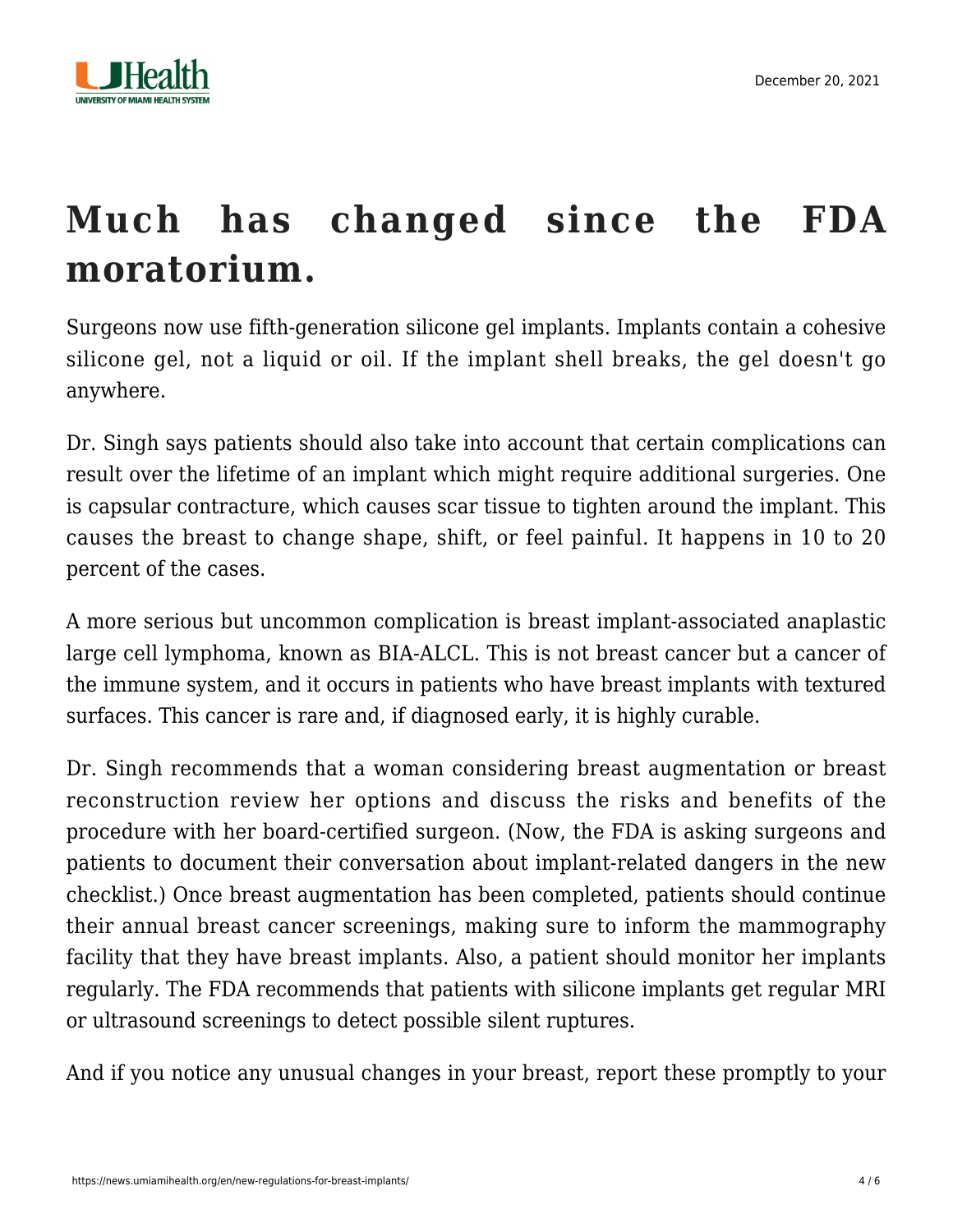

surgeon.

#### **Ana Veciana-Suarez, Guest Columnist**



Ana is a regular contributor to the University of Miami Health System. She is a renowned journalist and author who has worked at The Miami Herald, The Miami News, and The Palm Beach Post. Visit her website at [anavecianasuarez.com](https://www.anavecianasuarez.com/) or follow [@AnaVeciana](https://twitter.com/AnaVeciana) on Twitter.

#### **READ MORE**